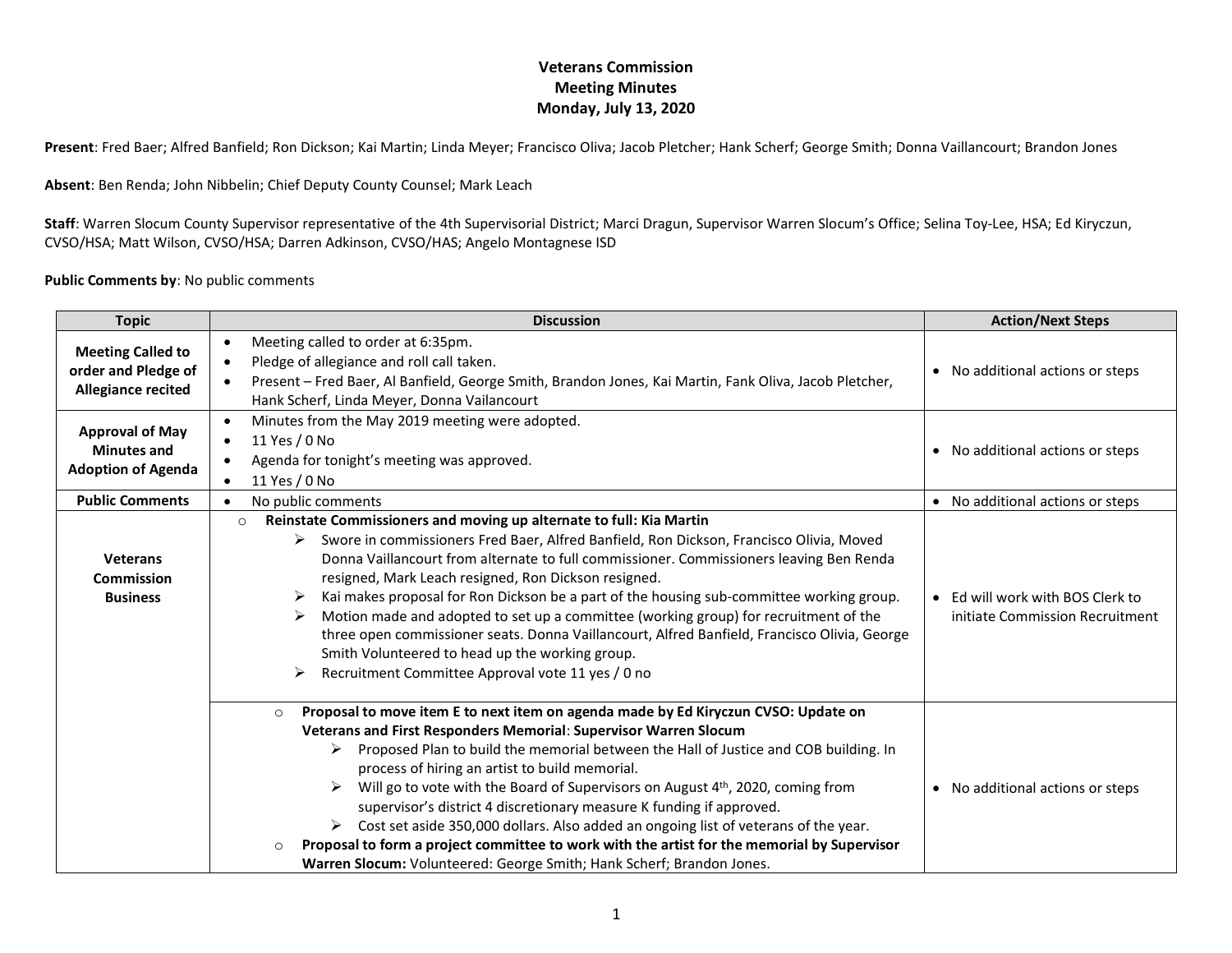| <b>Topic</b>                                                           | <b>Discussion</b>                                                                                                                                                                                                                                                                                                                                                                                                                                                                                                                                                                                                                                                                                                                                                                                                                                                                                                                                                                                                                                                                                                                                                                                | <b>Action/Next Steps</b>         |
|------------------------------------------------------------------------|--------------------------------------------------------------------------------------------------------------------------------------------------------------------------------------------------------------------------------------------------------------------------------------------------------------------------------------------------------------------------------------------------------------------------------------------------------------------------------------------------------------------------------------------------------------------------------------------------------------------------------------------------------------------------------------------------------------------------------------------------------------------------------------------------------------------------------------------------------------------------------------------------------------------------------------------------------------------------------------------------------------------------------------------------------------------------------------------------------------------------------------------------------------------------------------------------|----------------------------------|
| <b>Veterans</b><br><b>Commission</b><br><b>Business</b><br>(continued) |                                                                                                                                                                                                                                                                                                                                                                                                                                                                                                                                                                                                                                                                                                                                                                                                                                                                                                                                                                                                                                                                                                                                                                                                  |                                  |
|                                                                        | <b>County Veterans Services COVID Operations Update: Ed Kirycun</b><br>$\circ$<br>$\triangleright$ Veterans office has been closed since the start of Covid. Office has introduced Zoom and<br>Teams video conferencing with veterans. The veteran's office has put together a<br>contingency plan for our lobby, but that is dependent on the building (550 Quarry Road, San<br>Carlos) we reside in opening up, no set dates as of July 13, 2020. When the building (550<br>Quarry Road, San Carlos) does open up the veteran's office will be open on Tuesday's and<br>Thursday's for walk in for face to face assistance, while maintaining phone and video<br>appointments for everyday (Monday thru Friday 8 to 5).<br>July 1 <sup>st</sup> marks the end of the 1 <sup>st</sup> half of subvention. (Numbers in PowerPoint emailed to all<br>➤<br>commissioners).<br>January 1st thru June 30 <sup>th</sup> Veterans office recouped 1,755,104 dollars in benefit payments to<br>veterans.<br>Serving 90 Veterans a week thru telephone and Video conferencing.<br>➤<br>Beginning of March phone call volume was around 60 to 70 a week, now up to 116 to 135 a<br>➤<br>week after March. | • No additional actions or steps |
|                                                                        | <b>County Veterans Services Outreach Update: Darren Adkinson</b><br>$\circ$<br>▶ Veterans office will be sending out Post Cards to veterans on the email list to inform<br>them that the office is still open and to pass the post card on to a veteran that might<br>not know we are open or have their email address.<br>Open house/speaker series over zoom for benefits information. Have a Q & A after<br>➤<br>presentation after every series.<br>Updated employment opportunities web page.<br>➤<br>GIS map for veterans, to include all services for veterans<br>➤<br>Housing Tracker for veterans<br>➤<br><b>VRC Update: Jake Kemnec</b><br>$\circ$<br>> VRC established 1972. Located on VA Menlo Park Campus.<br>VRC offers rapid rehousing & homelessness prevention for veterans<br>Jake Kemnec is offering to be a resource for the Sub-Committee on housing<br>➤                                                                                                                                                                                                                                                                                                                  | • No additional actions or steps |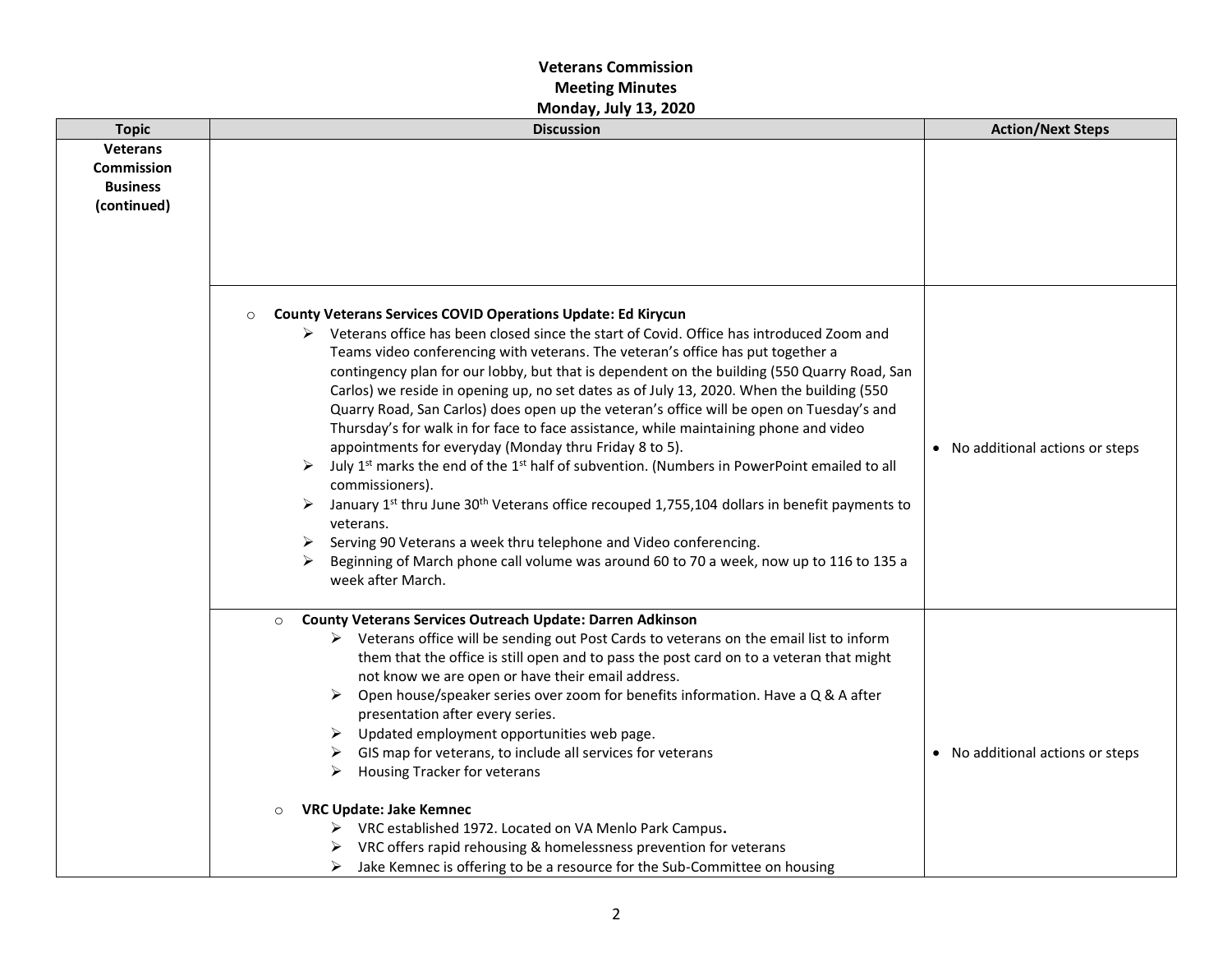| <b>Topic</b> | <b>Discussion</b>                                                                                     | <b>Action/Next Steps</b>         |
|--------------|-------------------------------------------------------------------------------------------------------|----------------------------------|
|              | SSVF (Supportive Services for Veteran Families)<br>➤                                                  |                                  |
|              | Has Clothing or Bikes to any veteran that needs them                                                  |                                  |
|              | Highlights Fiscal year for VRC (see Power Point send to all commissioners)<br>➤                       |                                  |
|              | VRC helps with rent, deposit for housing, utility bills, can cover 9 to 12 months of rent<br>➤        |                                  |
|              | Project Based Housing - 2821 El Camino Real, Redwood, CA. Can support move in                         |                                  |
|              | efforts as needed from SMC/HUD VASH.                                                                  |                                  |
|              | \$1.44M in new VA funding for FY21 GPD-Transition in Place (TIP) – funded for three                   |                                  |
|              | years. Funding supports program across four counties.                                                 |                                  |
|              | Additional CARES Act Funding to Support SSVF Programming. ~100% budget uplift FY21<br>➤               |                                  |
|              | to support a surge in emergency housing and anticipate homelessness prevention                        |                                  |
|              | cases.                                                                                                |                                  |
|              | ➤<br>VRC Mobile Service Unit - Collaboration opportunity to conduct outreach to outlying              |                                  |
|              | areas of the county                                                                                   |                                  |
|              | $\triangleright$ Notable partnerships - Two Extended Hotels (Belmont and San Mateo) and Redwood       |                                  |
|              | Creek Inn - able to retain local cleaning and maintenance staff                                       |                                  |
|              | American Legion Post 105 is going to have 55 below market units for veterans, no<br>➤                 |                                  |
|              | timetable for that as of July 13th, 2020.                                                             |                                  |
|              | 2020 Veteran of the Year Update: Hank Scherf<br>$\circ$                                               |                                  |
|              | $\triangleright$ Draft agenda for the presentation of Veteran of the Year about 45 min long and wants |                                  |
|              | to put it on YouTube                                                                                  |                                  |
|              | Brad Kingston to produce the video<br>➤                                                               |                                  |
|              | ? Glee club do the National anthem                                                                    | • No additional actions or steps |
|              | Still working on speaker, invitation out to General Mattis if not General Mattis plan is to           |                                  |
|              | go back to H.R. McMaster                                                                              |                                  |
|              | > Asking commissioners to reach out to Gold Star Families to be recognized at the                     |                                  |
|              | Veteran of the Year luncheon                                                                          |                                  |
|              | $\triangleright$ San Mateo County Veterans Office will kick off the Veteran of the Year with a media  |                                  |
|              | release                                                                                               |                                  |
|              | Have digitized the application forms for Veteran of the Year, Enterprise of the Year,                 |                                  |
|              | Patriot of the Year                                                                                   |                                  |
|              | Also, can still get paper copy off San Mateo County Veterans Website<br>➤                             |                                  |
|              | Going to Tweet out, put on SMC Veterans Website, County of San Mateo website &                        |                                  |
|              | Facebook blasts for the Veteran of the Year awards                                                    |                                  |
|              | <b>Needs Assessment RFP: Donna Vaillancourt</b><br>$\circ$                                            |                                  |
|              | Donna Vaillancourt is lead for needs RFP<br>➤                                                         |                                  |
|              | Released RFP June 22, 2020<br>➤                                                                       |                                  |
|              | Want to start RFP is September depends on response from public<br>➤                                   |                                  |
|              | RFP was put out on Public Purchase County RFPs                                                        |                                  |
|              | 71 vendors access the RFP page<br>➤                                                                   |                                  |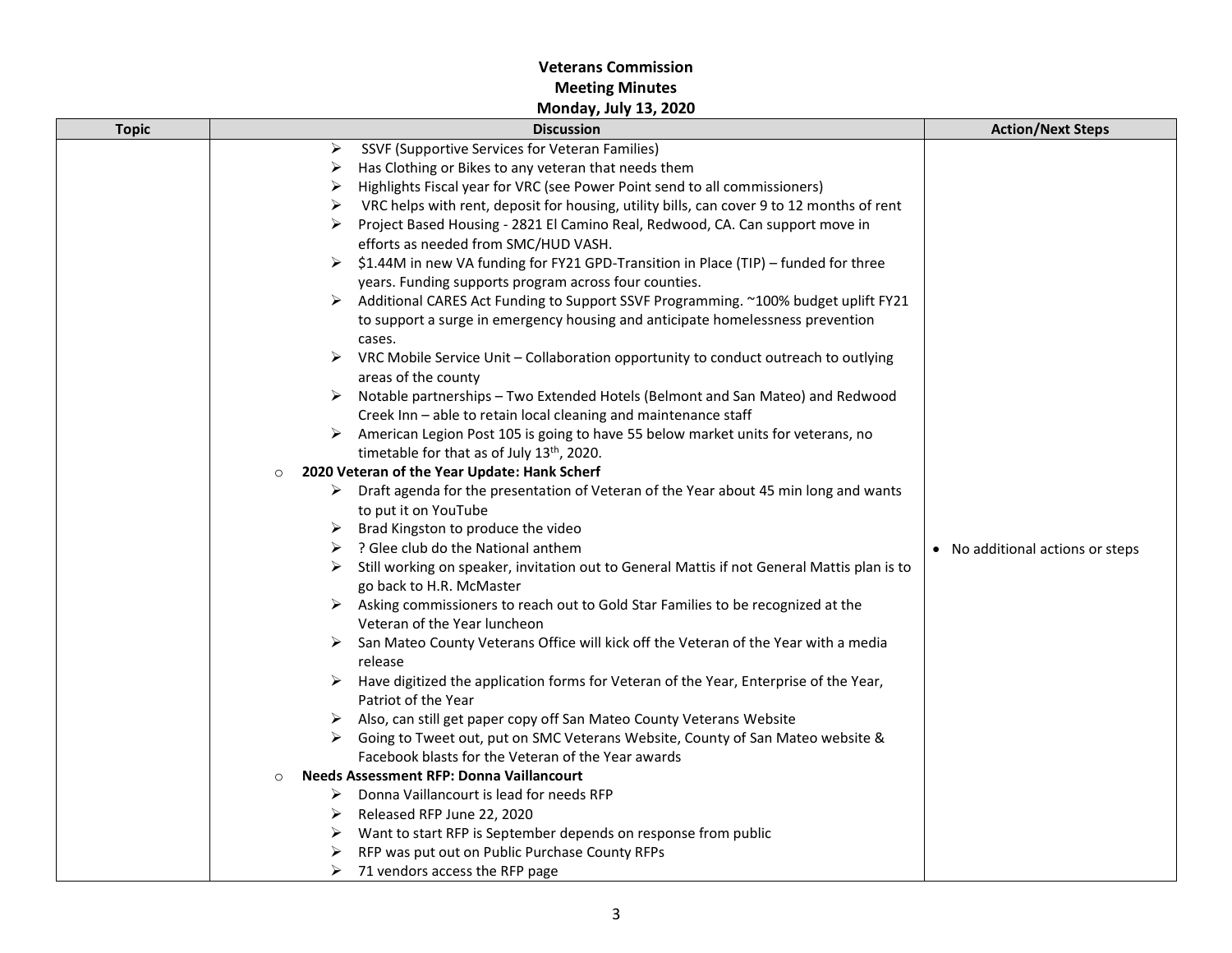| <b>Topic</b> | <b>Discussion</b>                                                                                                                                                                                                                                                                                                                                                                                                                                                                                                                                                                                                                                                                                                                                                                                                                                                                                                                                                                                                                                                                                                                                                                                                                                                                                                                                                                                                                                                                                                                                                                                                                                                                                                                                                                                                                                                                                                                                                 | <b>Action/Next Steps</b>                                                         |
|--------------|-------------------------------------------------------------------------------------------------------------------------------------------------------------------------------------------------------------------------------------------------------------------------------------------------------------------------------------------------------------------------------------------------------------------------------------------------------------------------------------------------------------------------------------------------------------------------------------------------------------------------------------------------------------------------------------------------------------------------------------------------------------------------------------------------------------------------------------------------------------------------------------------------------------------------------------------------------------------------------------------------------------------------------------------------------------------------------------------------------------------------------------------------------------------------------------------------------------------------------------------------------------------------------------------------------------------------------------------------------------------------------------------------------------------------------------------------------------------------------------------------------------------------------------------------------------------------------------------------------------------------------------------------------------------------------------------------------------------------------------------------------------------------------------------------------------------------------------------------------------------------------------------------------------------------------------------------------------------|----------------------------------------------------------------------------------|
|              | 51 vendors downloaded the documents<br>➤<br>20 vendors downloaded the documents after some changes were made<br>⋗<br>Hoping for 10 to 15 responses<br>➤<br>July 24 <sup>th,</sup> 2020 is last day for any question<br>⋗<br>Proposals are due Aug 3rd, 2020<br>➤<br>Sub Committee Linda Meyer Jacob Pletcher, Francisco Olivia have agreed to be a part of<br><b>RFP</b><br>Aug 10 <sup>th</sup> will rate the finalists<br>≻<br>Will send out the commission to the full commission letter of recommendations are<br>before going to the board<br>Sub Committee Updates: Kia Martin<br>$\circ$<br>4 Goals<br>➤<br>Goal 1 Lead Donna Vaillancourt, Needs and Understanding of the community, nothing<br>➤<br>commented on<br>Goal 2 Vacant Mark Leach was lead, Develop and Maintain a current and<br>➤<br>comprehensive accessible online catalog of all relevant services available to county<br>veterans and their families, George Smith and Kia Martin currently on committee, Al<br>Banfield volunteered to become part of committee, George Smith is new lead.<br>Goal 3 Francisco Olivia Outreach and Engagement Reviewed the RFP program and felt<br>➤<br>there needed to be a tactical approach to the outreach program, Ed Kiryczun has<br>worked closely with the need's assessment to the outreach program. Ed Kiryczun has<br>started the RFP. Ed Kiryczun hopes to have a rough graph by the following week of this<br>commission meeting. Commissioner Oliva discussed with Commissioner Martin the<br>possibility of the commission establishing its own budget on a certain amount, would<br>be online with other organizations with in the county that have commissions with<br>budgets. Motion Made and seconded it, vote made all in favor, to establish a sub<br>committee to investigate the requirements and justification for establishing a budget<br>and to identify the requirements to get the budget done. Sub-Committee, Francisco | • Ed to secure budget information<br>for CVSO and share with Budget<br>Workgroup |
|              | Oliva, Hank Scherf, Donna Vaillancourt, Fred Baer.<br>Vote to establish Budget Workgroup 11 Yes / 0 No<br>➤<br>Goal 4 Commissioner Hank Scherf, Nothing new to report.<br>⋗                                                                                                                                                                                                                                                                                                                                                                                                                                                                                                                                                                                                                                                                                                                                                                                                                                                                                                                                                                                                                                                                                                                                                                                                                                                                                                                                                                                                                                                                                                                                                                                                                                                                                                                                                                                       |                                                                                  |